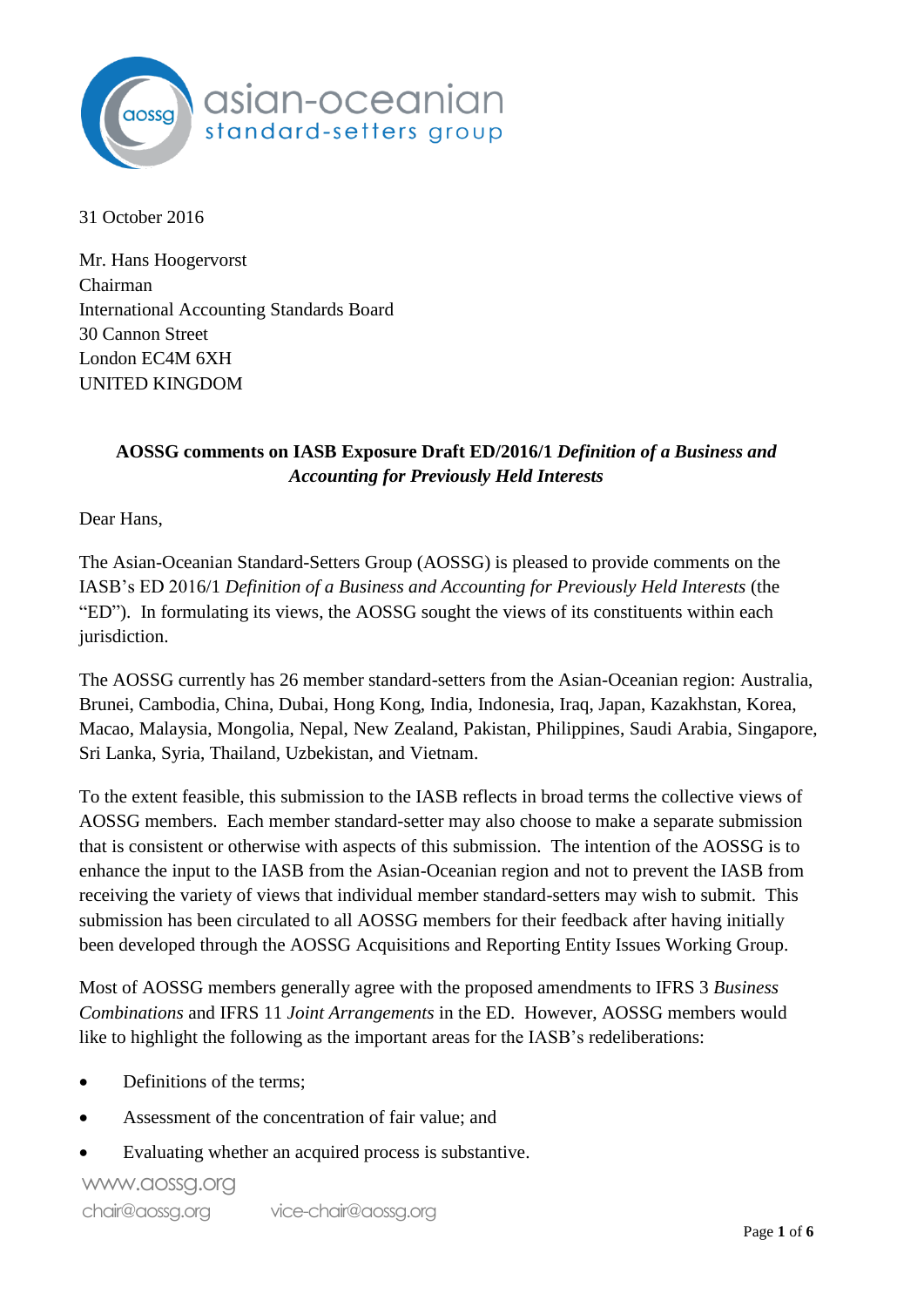

In addition, AOSSG members recommend the wording of the IASB's proposals be aligned with the FASB's proposals to the extent that the IASB and the FASB reached converged conclusions.

The views of the AOSSG for each question are provided in the Appendix.

The AOSSG hopes that our comments will be helpful for the IASB's future deliberations. If you have any questions, please feel free to contact us.

Yours sincerely,

Juz 7

Jee In Jang AOSSG Chair

Yasunobu Kawanishi AOSSG Acquisitions and Reporting Entity Issues Working Group Leader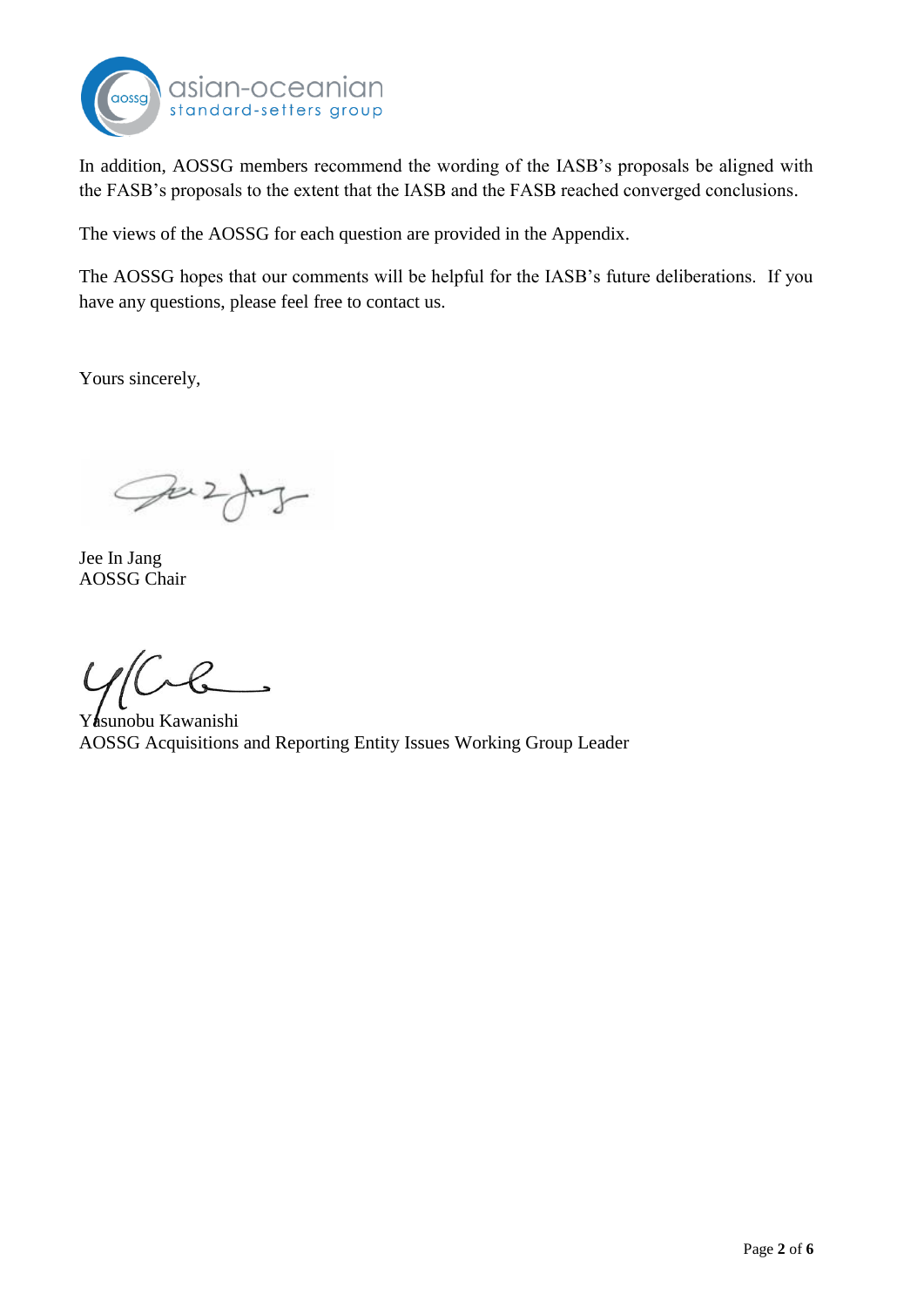

## **APPENDIX – Detailed comments from the AOSSG on ED/2016/1** *Definition of a Business and Accounting for Previously Held Interests*

## **Question 1**

**The Board is proposing to amend IFRS 3 to clarify the guidance on the definition of a business (see paragraphs B7-B12C and BC5-BC31). Do you agree with these proposed amendments to IFRS 3?**

**In particular, do you agree with the Board's conclusion that if substantially all the fair value of the gross assets acquired (ie the identifiable assets and non-identifiable assets) is concentrated in a single identifiable asset or group of similar identifiable assets, then the set of activities and assets is not a business (see paragraphs B11A-B11C)?**

## **Why or why not? If not, what alternative would you propose, if any, and why?**

- 1. Most of AOSSG members generally agree with the proposed amendments to IFRS 3 to clarify the guidance on the definition of a business.
- 2. However, some members are of the view that the proposed amendments are rule-based and draw an arbitrary line between a business and an asset (or a group of assets) with a lack of conceptual basis, which may lead to different conclusions among stakeholders.
- 3. Some members are of the view that the illustrative examples do not provide sufficient context and details of the fact pattern and lack explicit reasoning and, therefore, it is difficult to reach the conclusion as illustrated.

## **(A)Definitions of the terms**

- 4. Some members think that, although the revised definition of outputs in paragraph B7(c) of IFRS 3 in the ED is an improvement, the term 'other revenues' in the definition of outputs should be clarified (e.g., dividends from investments in an associate or profits generated from real estate).
- 5. Some members think that, although it is reasonable to remove the term 'market participants' from paragraph B8 of IFRS 3 in the ED and retain that term in paragraph B11 of IFRS 3 in the ED, as described in paragraphs BC12 and BC14 of the ED, that term is not yet clarified and, therefore, gives rise to one of the difficulties in applying IFRS 3. Accordingly, the term 'market participants' should be clarified in IFRS 3.
- 6. Some members are of the view that the IASB should add sufficient guidance on the terms requiring judgment, such as 'substantive', 'similar', and 'significant', to promote consistent application in practice.

#### **(B) Assessment of the concentration of fair value**

7. Some members think that the assessment of the concentration of fair value is too rigid and it does not allow for consideration of qualitative factors which might be crucial in assessing the substance of the acquired set of activities and assets. In these members' view, the consideration for qualitative factors should be included because the proposed assessment opens the door to structuring and the concentration of fair value could be manipulated. This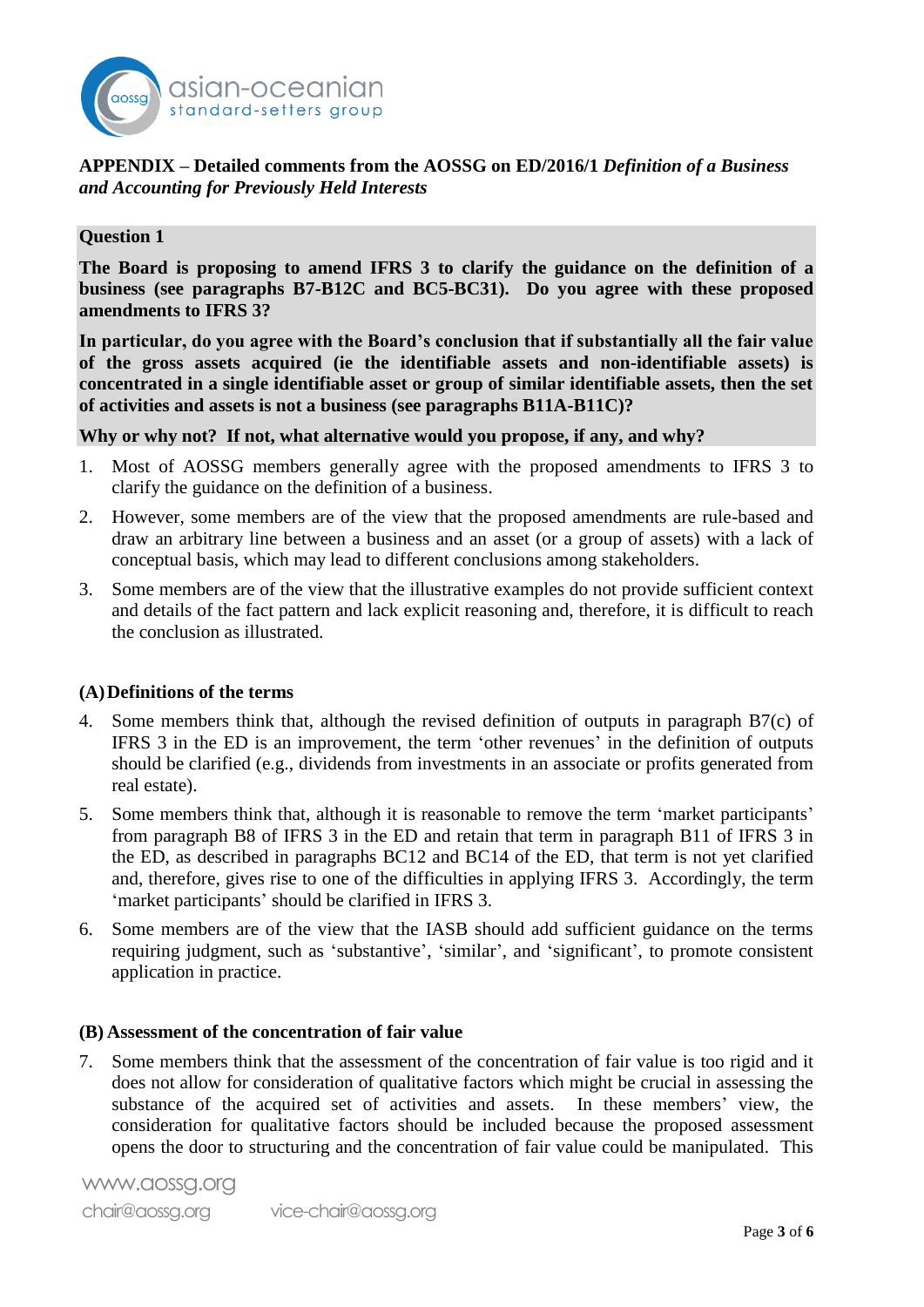

matter could also be resolved by removing the assessment of the concentration of fair value as the first step of the assessment and requiring a more holistic assessment that incorporates qualitative as well as quantitative testing. The assessment of the concentration of fair value may be one of the quantitative testing.

- 8. Some members think the consideration for right-of-use assets should be clarified, to the extent that they meet the principles underlying the proposed condition in paragraph B11B of IFRS 3 in the ED, 'tangible assets that are attached to, and cannot be physically removed and used separately from, other tangible assets without incurring significant cost, or significant diminution in utility or fair value to either asset', because right-of-use assets are neither intangible assets nor an item of property, plant and equipment.
- 9. Some members think that, although paragraph B11C of IFRS 3 in the ED lists the assets that should not be combined into a single identifiable asset or considered a group of similar identifiable assets, the IASB should clarify what type of assets can be considered a group of 'similar' identifiable assets in a more principle-based manner (e.g., based on nature, risks and characteristics, regardless of external forms), so that the assessment of the concentration of fair value can be consistently applied in practice.

Some other members think that, paragraph B11C(a) of IFRS 3 in the ED may lead to different conclusions for production lines that are a combination of software (intangible assets) and hardware (tangible assets). In addition, in cases where an acquired set of activities and assets contains the land and the building may be troublesome because, in their jurisdictions, an entity normally obtains the right to use land for a fixed number of years by paying a land transferring fee or by being allocated by the state, and that right to use would be accounted for as intangible assets.

- 10. Some members are of the view that the IASB should consider including a provision that requires qualitative factors to be considered if the assessment of the concentration of fair value does not reflect the economics of the transactions, because the assessment may result in transactions which are in substance business acquisitions being unintentionally accounted for as asset acquisitions, especially in the case where substantially all of the fair value of the gross assets acquired is concentrated in a single identifiable asset or a group of similar identifiable assets while the acquisition contains minimal organised workforce which is critical to the generation of outputs but has an insignificant fair value (e.g., in an acquisition of a high-technology and substantially automated operation, or an acquisition of a shopping centre).
- 11. Some members think the assessment of the concentration of fair value may lead to unintended conclusions on whether the acquired set of activities and assets is a business, because the fair value of the gross assets acquired includes the fair value of any acquired process and workforce and any other intangible assets that is not identifiable (as stated in paragraph B11A of IFRS 3 in the ED), which is difficult to be measured in practice. These members think the consideration paid could be used as a proxy of the fair value in practice and the amount of consideration paid could affect the result of the assessment of the concentration of fair value.

## **(C)Evaluating whether an acquired process is substantive**

12. Some members are of the view that the IASB should add sufficient guidance on what an 'organised workforce' in the ED means and how the fair value of an organised workforce is determined, because the definition of an 'organised workforce' and the underlying principles are unclear.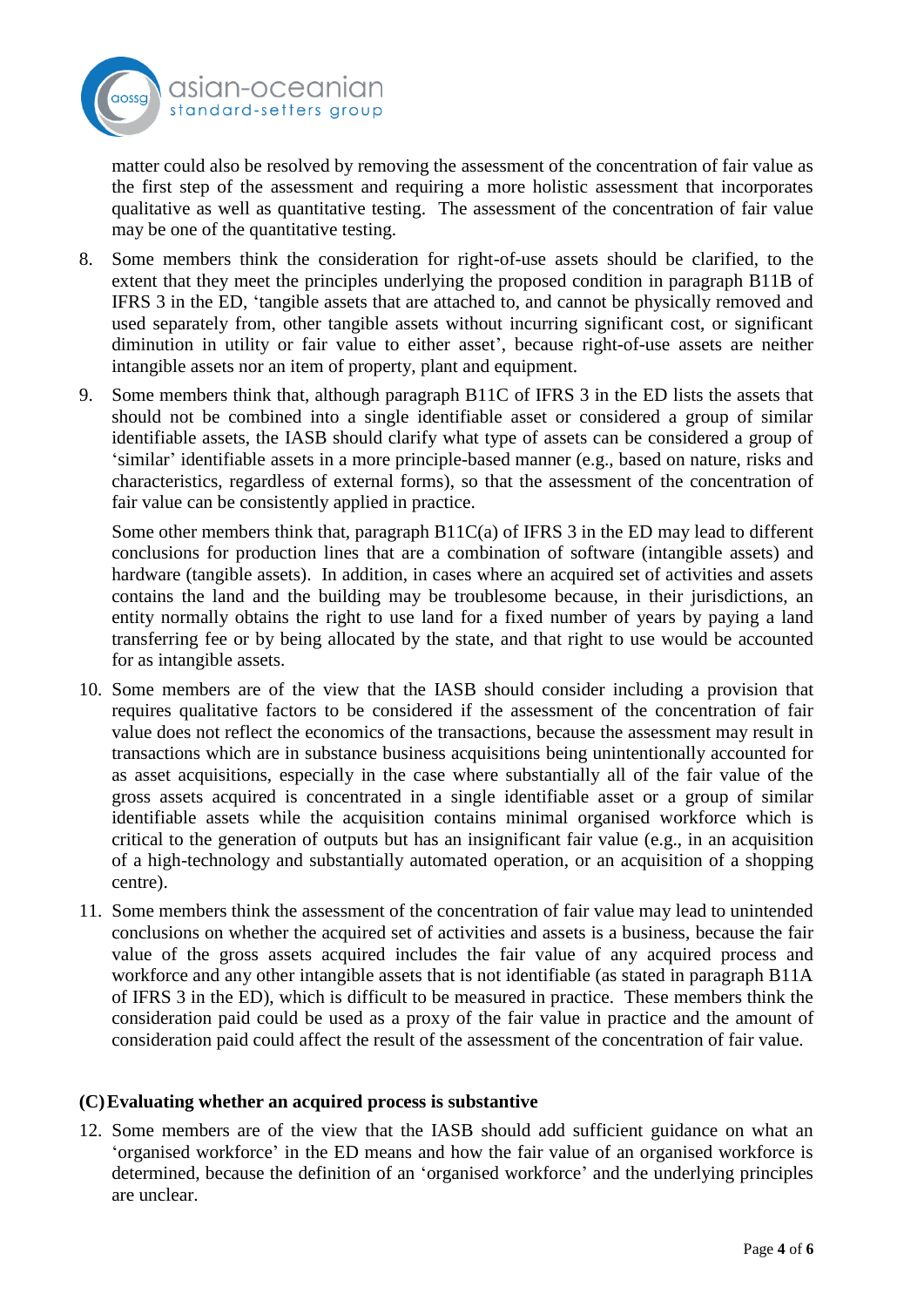

13. Some members think that the IASB should further clarify the cases where a set of activities and assets has outputs 'at the acquisition date' as described in paragraphs B12A and B12B of IFRS 3 in the ED, because it might be inappropriate to determine that the acquired set does not have outputs at the acquisition date in the case where it previously had outputs before the acquisition date, but not at the acquisition date (either temporarily or otherwise).

Some other members suggest that evaluating whether an acquired process is substantive should be differentiated based on whether or not the acquired set is capable of creating outputs at the acquisition date.

## **Question 2**

**The Board and the FASB reached substantially converged tentative conclusions on how to clarify and amend the definition of a business. However, the wording of the Board's proposals is not fully aligned with the FASB's proposals.**

**Do you have any comments regarding the difficulties in the proposals, including any differences in practice that could emerge as a result of the different wording?**

- 14. AOSSG members welcome that the IASB and the FASB reached substantially converged tentative conclusions on how to clarify and amend the definition of a business.
- 15. A number of AOSSG members strongly recommend that the wording of the IASB's standard and the FASB's standard be aligned to the extent that the IASB and the FASB reaches converged conclusions. This ensures consistent application across jurisdictions.
- 16. Some members think some illustrative examples in the IASB's proposals are different from those in the FASB's proposals (i.e., Example H – acquisition of investment properties and Example K – acquisition of mortgage loan portfolio) and are concerned that they may lead to diversity in practice.
- 17. Some members think 'organised workforce' is one of the key concepts in the ED and the IASB's proposal should include further description of 'organised workforce', similar to paragraph 805-10-55-5D of the FASB's proposal.

#### **Question 3**

**To address diversity of practice regarding acquisitions of interests in businesses that are joint operations, the Board is proposing to add paragraph 42A to IFRS 3 and amend paragraph B33C of IFRS 11 to clarify that:** 

- **(a) on obtaining control, an entity should remeasure previously held interests in the assets and liabilities of the joint operation in the manner described in paragraph 42 of IFRS 3; and**
- **(b) on obtaining joint control, an entity should not remeasure previously held interests in the assets and liabilities of the joint operation.**

**Do you agree with these proposed amendments to IFRS 3 and IFRS 11? If not, what alternative would you propose, if any, and why?**

- 18. AOSSG members generally agree with the proposed amendments to IFRS 3 and IFRS 11, which are consistent with the existing requirements.
- 19. Although some members think that the IASB should first finalise the accounting for previously held interests proposed in the ED, they believe that, considering the fact that the